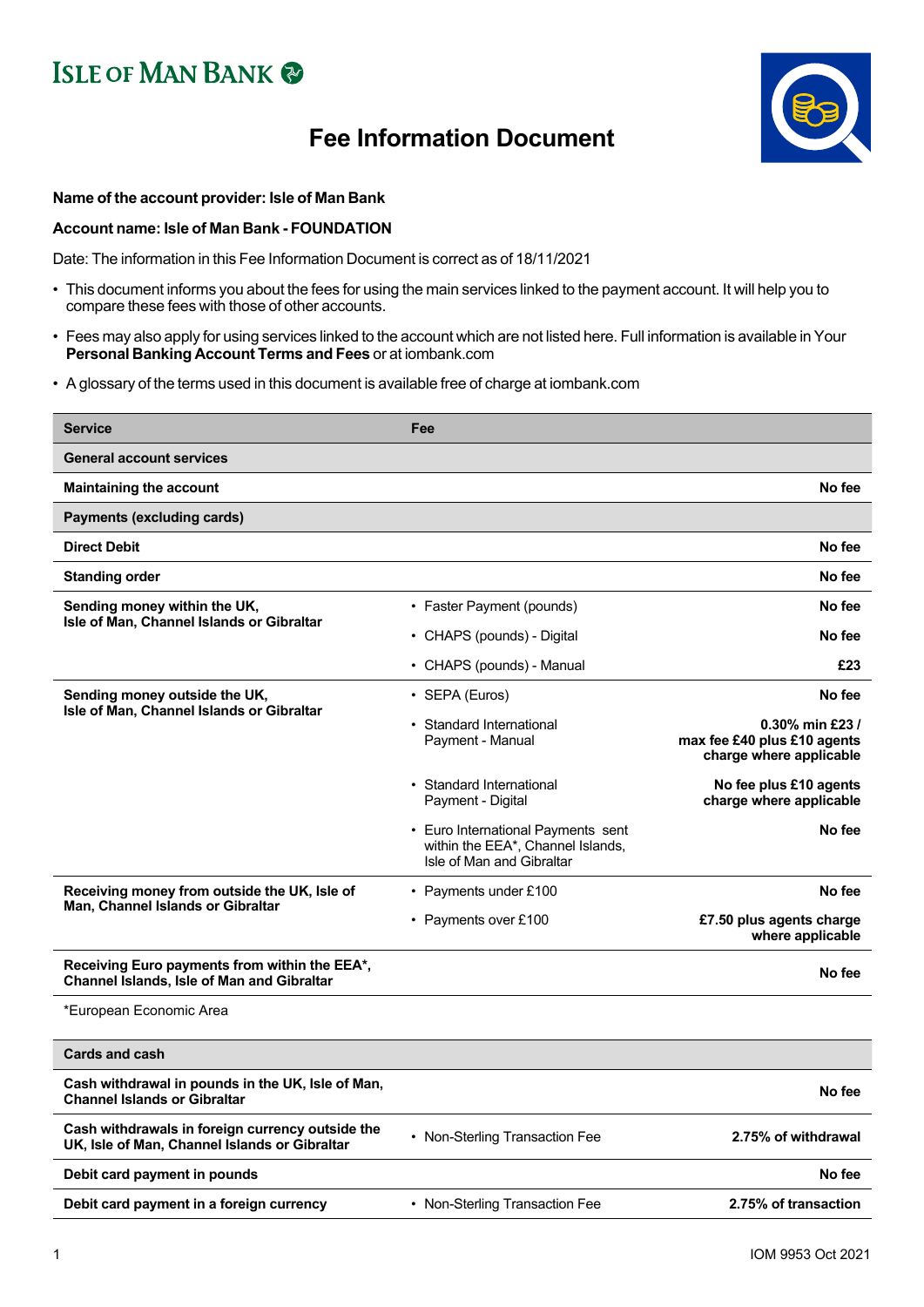| Overdrafts and related services            |                                       |                       |
|--------------------------------------------|---------------------------------------|-----------------------|
| <b>Arranged overdraft</b>                  | • Arranged Overdraft Usage<br>Fee     | Service not available |
|                                            | (per monthly charging period);<br>and |                       |
|                                            | • Arranged Overdraft interest         | Service not available |
| <b>Unarranged overdraft</b>                | • Unarranged Overdraft Usage<br>Fee   | No fee                |
| Refusing a payment due to lack of funds    | • Unpaid Transaction Fee              | No fee                |
| Allowing a payment despite a lack of funds |                                       | No fee                |
| <b>Other services</b>                      |                                       |                       |
| <b>Cancelling a cheque</b>                 |                                       | Service not available |